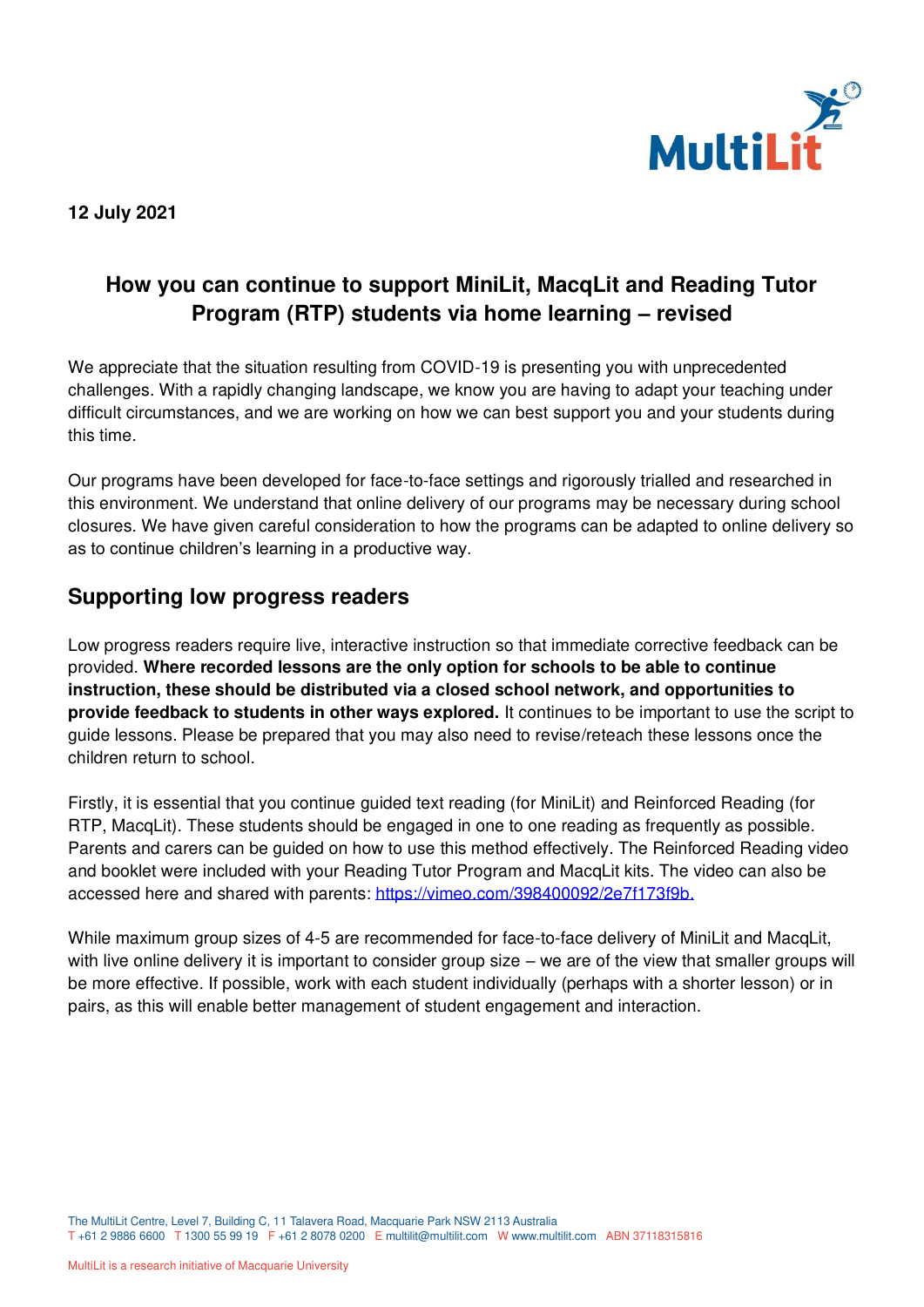Below are some program-specific tips:

#### **MiniLit**

- It is recommended that MiniLit students completing Level 1 are reading decodable texts with support and correction feedback using 'pause, model, lead and test'.
- MiniLit students on Level 2 (Lessons 41-80) should continue to read decodable texts, transitioning to more natural language texts as they progress.
- Consider the use of a document camera (for example, a Hovercam) or similar device to project the Sounds and Words component of the program during delivery of lessons. **MultiLit will also be providing online links to the MiniLit Sounds and Words books.** An alternative is to purchase additional MiniLit Sounds and Words books so that each child can have a book at home.
- The Story Book Reading component can be easily delivered online. It gives explicit vocabulary instruction and facilitates language comprehension.
- MiniLit workbooks can be taken home to complete the activities with the teacher-led instruction. Keep in mind the Tricky Word racing activity found in the Student Workbooks is a fun and engaging activity that can be used at any time.
- Revisit the downloadable resources available from the [MultiLit Members' Area](https://customer.multilit.com/login/) and consider what materials could be utilised in an online or home learning setting, for example, bingo cards, word building and word transformation.

### **MacqLit**

- MacqLit Activity Books are an excellent resource that can be used to complement instruction.
- Consider the use of a document camera (for example, a hovercam) or similar device to project the Sounds and Words component of the program during delivery of lessons. **MultiLit will also be providing online links to the MacqLit Sounds and Words books.** An alternative is to purchase additional MacqLit Sounds and Words books so that each child can have a book at home.